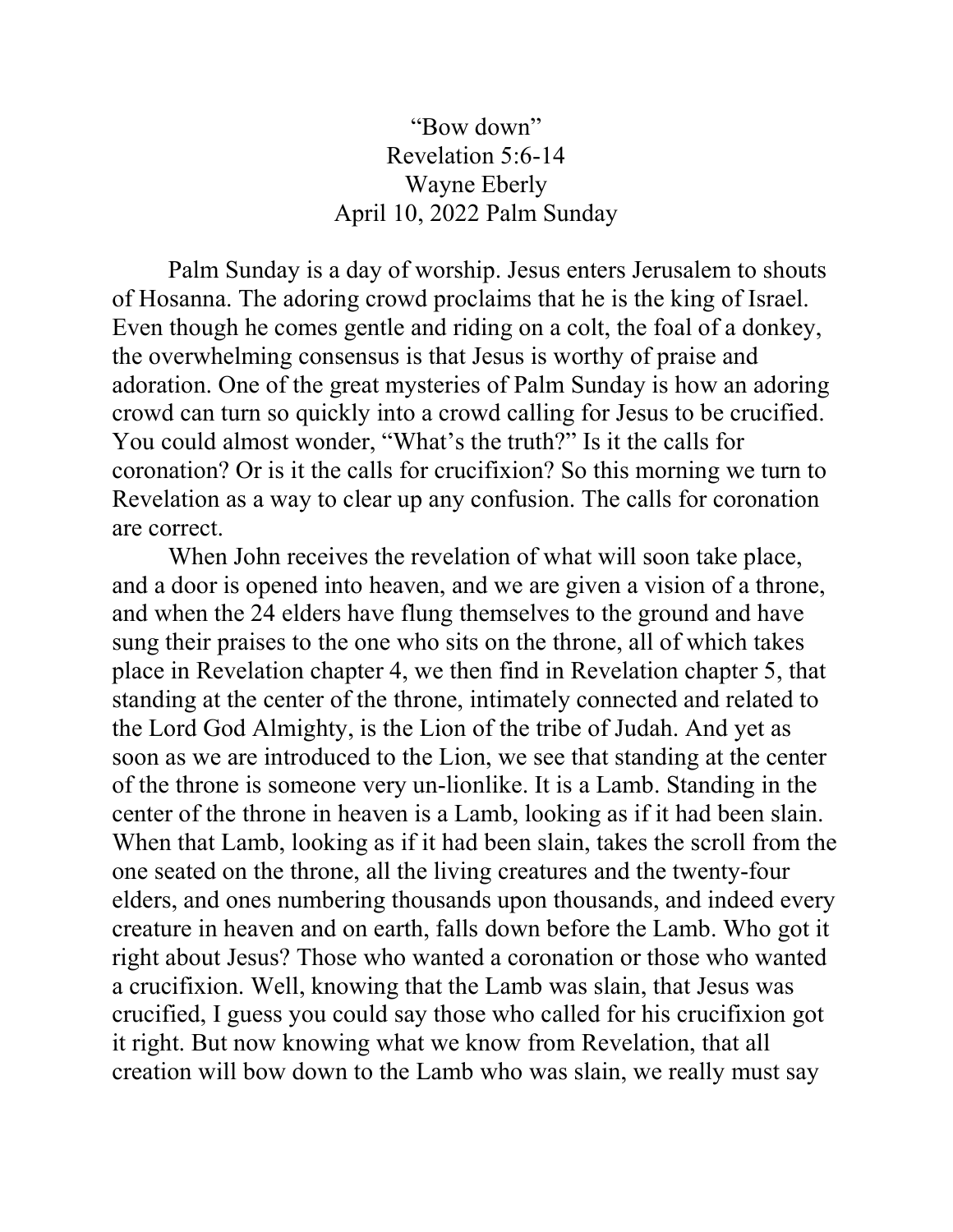those who called for his coronation were correct. Jesus is the King of kings and the Lord of lords.

 Palm Sunday is such a central part of our Christian tradition, such a central part of the gospel story, it is included in each of the four gospel accounts. My bible has a heading for Matthew chapter 21 that reads, "Jesus Comes to Jerusalem as King." And then Matthew tells us of that glorious day when the crowds shouted, "Hosanna to the Son of David!" My bible has a heading for Mark chapter 11 that reads, "Jesus Comes to Jerusalem as King". And then Mark tells us of that glorious day when the crowds shouted, "Hosanna! Blessed is he who comes in the name of the Lord! Blessed is the coming kingdom of our father David!" My bible has a heading for Luke chapter 19, beginning in verse 28 that reads, "Jesus comes to Jerusalem as King." And then Luke tells us of that glorious day when the crowds shouted, "Blessed is the king who comes in the name of the Lord!" My bible has a heading for John chapter 12, beginning in verse 12 that reads, "Jesus Comes to Jerusalem as King." And then John tells us of that glorious day when the crowds shouted, "Hosanna! Blessed is he who comes in the name of the Lord! Blessed is the king of Israel!" Jesus comes to Jerusalem as the King, and each gospel gloriously portrays that day.

 Today we are reading the Palm Sunday passage as it is recounted in the gospel of John. Although all four gospels tell of the same glorious parade, how they tell it is marked by small differences. Matthew tells us the crowd cut branches from trees and spread them on the ground. In Mark we read people spread branches they had cut in the fields. In Luke we read only about cloaks being spread on the road. No branches in Luke. Reading Matthew, Mark, and Luke, you might well wonder, "Why do we call it Palm Sunday?" We have John to thank for that. Hear again the account of that glorious day as told by John. "The next day the great crowd that had come for the festival heard that Jesus was on his way to Jerusalem. They took palm branches and went out to meet him, shouting, 'Hosanna! Blessed is he who comes in the name of the Lord! Blessed is the king of Israel!" It is John who names the branches. John lets us know they were palm branches.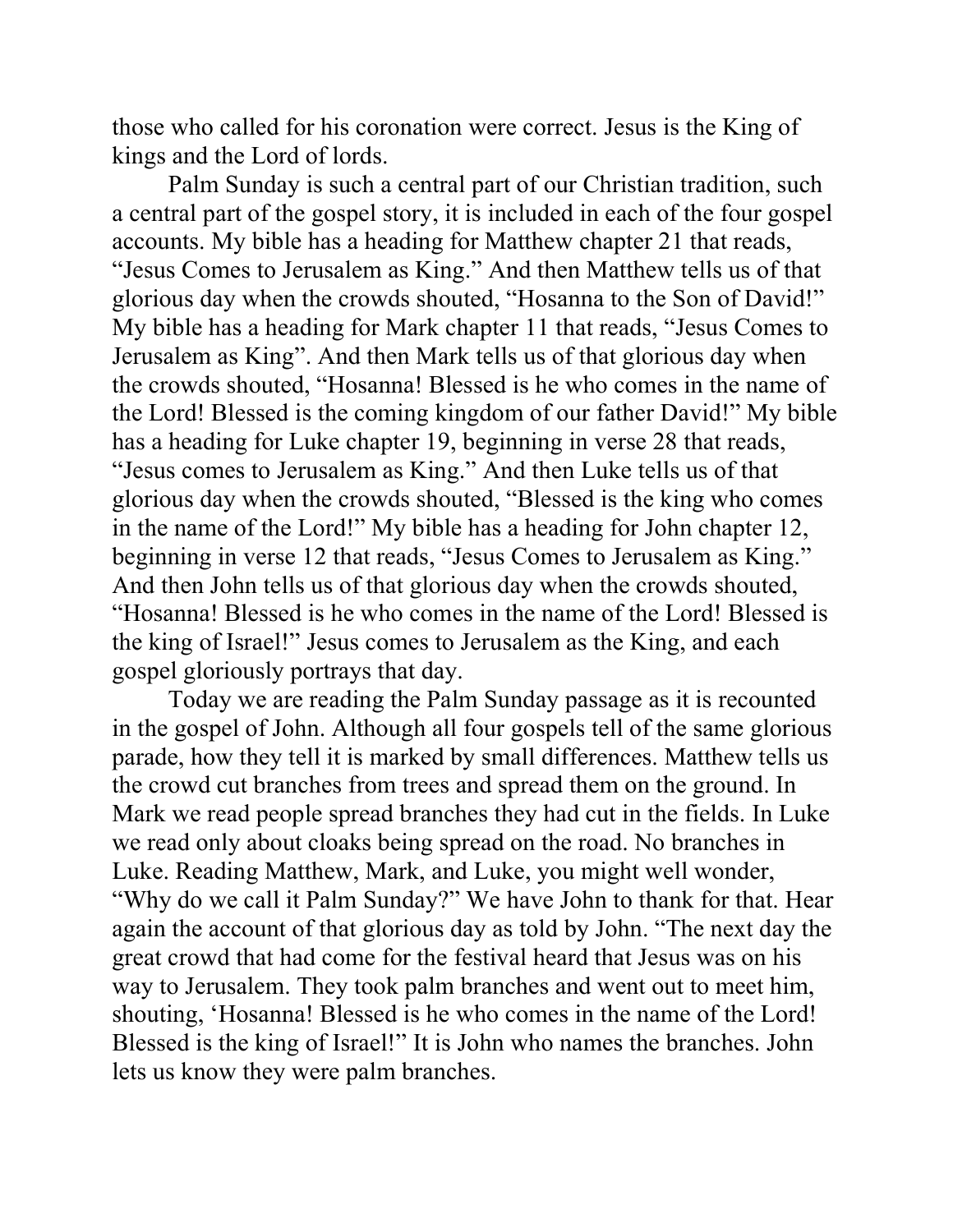There is also something in John's account of what we call Holy Week, the days that begin with the shouts of coronation on Palm Sunday and end with the cries for crucifixion on Good Friday, there is something about John's account of Holy Week that strikes me as peculiarly powerful. John seemingly cannot wait to get to the passion, to the events where Jesus gives his life as an atoning sacrifice, to that moment when Jesus shows the greatest love, the love that would lay down its own life for the sake of others, the sacrifice that would show the full extent of God's love. The next time you are reading the gospel accounts of Palm Sunday, think about this.

Jesus enters Jerusalem to the shouts of Hosanna in Luke 19:28, about halfway through the  $19<sup>th</sup>$  chapter. Jesus then sits at table for the Passover Meal in Luke 22, verse 7. The entrance to Jerusalem is recorded by Mark at the beginning of chapter 11. Then in Mark 14:12 Jesus sits at table for the Passover Meal. Matthew begins chapter 21 by telling of the entrance of Jesus into Jerusalem. It is not until chapter 26 and verse 17 that Jesus sits at table for the Passover Meal. In all the other accounts of the gospel, in Matthew, Mark, and Luke, the days between Palm Sunday and the Last Supper are filled with stories and challenges to the authority of Jesus and movements back and forth between Bethany and the Mount of Olives. Anywhere from two and a half chapters in Luke to nearly five whole chapters in Matthew are devoted to the time between Palm Sunday and the Last Supper.

For whatever reason, John just can't wait that long. Jesus enters Jerusalem in John 12 and by the opening verses of the very next chapter, John 13, Jesus is gathered with his disciples for their Last Supper. Unlike the other gospel accounts, even though this is the Last Supper as told to us by John, the emphasis is not on the meal, not on the bread, not on the cup, as vitally important as they are. John's Last Supper leaves out parts that play a central role in our understanding of the final Passover meal. At the same time, what John races to, what John literally can't wait to tell us, is something Jesus does at that Last Supper that John begins telling us about in chapter 13.

To get the full impact of what John tells us in chapter 13, I want to briefly review the events of Palm Sunday. Everyone bows down and